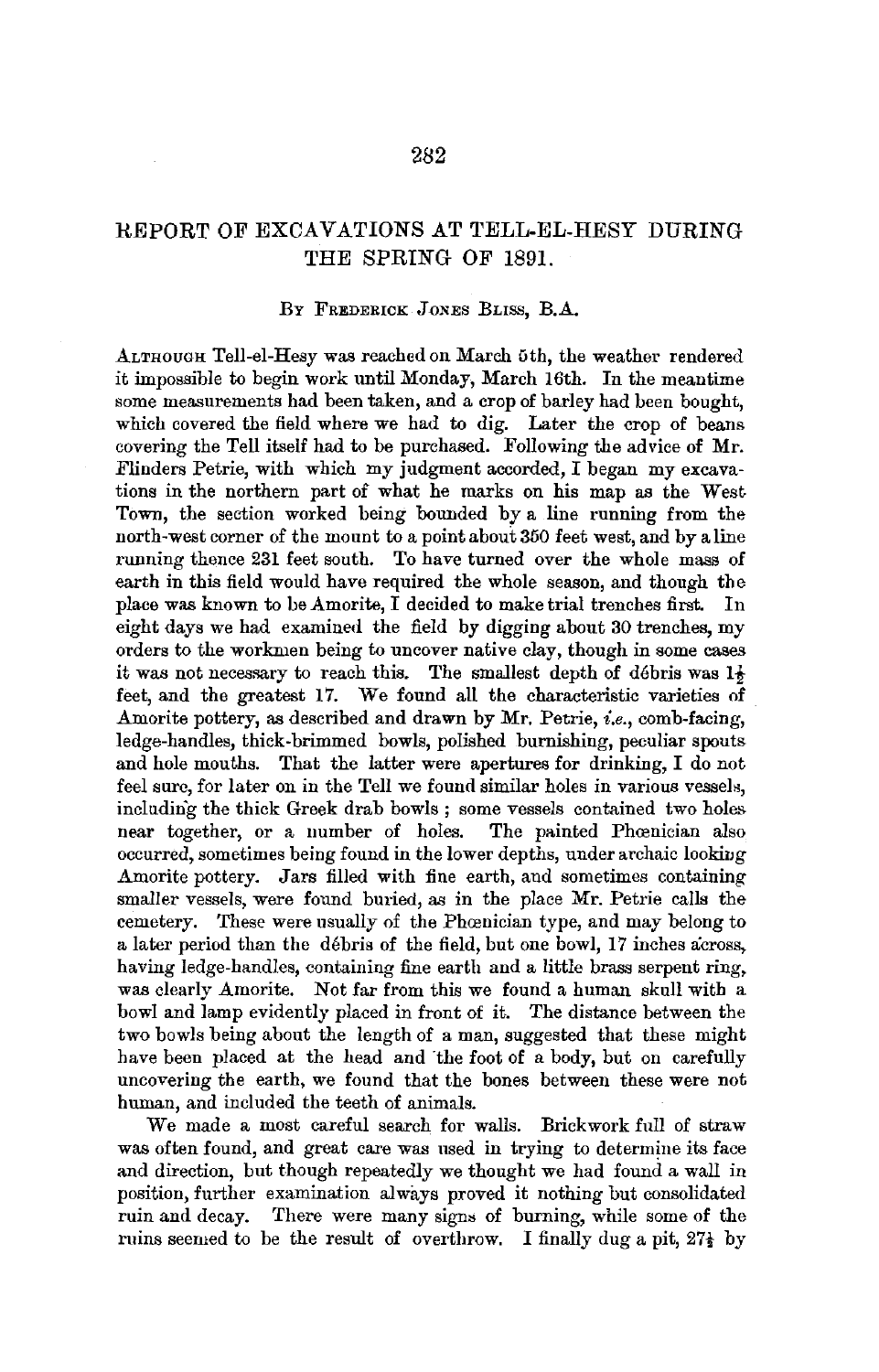$17\frac{1}{2}$  feet at the top and about 12 feet deep, where we reached the clay, hoping that by thus uncovering a larger area we might attain more satisfactory results. A study of the sides of this hole revealed a curious irregular stratification, with lines of brick, rough stonework, burning, and decay, which indicated the ruins of three or four towns. Evident brickwork was found here as elsewhere, but in a ruined condition, out of whidh no order could be evolved. Workmen who, later in the Tell, traced obscure brick walls quite cleverly, and who last year uncovered walls for Mr. Petrie, were quite baffled by the decay in the west town. I was reluctantly obliged to decide that it was in a hopelessly ruined and consolidated condition, and that to spend any more time upon it would be unwise. In the large pit, at a depth of 8 feet, we found the fragment of a clay tray; with a rim an inch or two high, and a diameter of about 4 feet. It had a' red face, with the polished Amorite burnishing in crossing lines. It was evidently in position, as it seemed to have been placed in a bed of mud. It was probably a place for baking bread, a fire of twigs being kindled in one part of it, and the dough being placed in the other, or else placed in the heated tray and covered over with ashes. At the bottom of the hole, in the native clay, there was a squared hole, like a grave, about  $3\frac{1}{5}$  feet deep. filled with decayed brick.

One and a half feet under the soil in this west town there was found a piece of cement flooring, of an irregular shape, curving upwards for an inch or more at the edges, about  $6$  feet long and  $4$  feet wide, with a narrow outlet at one end, descending apparently to a pit. This was narrow outlet at one end, descending apparently to a pit. probably some sort of a press for wine or dibs. Near by, and hardly more than two feet under the surface, was found a rough room with mud walls, in which there was very little straw, of varying thickness. In the course of digging various objects were found, such as stones with holes, used for weights in weaving, flints, door sockets, fragments of bronze, including a small cow-bell, a stone worn at the side as if by a rope, &c. Rude pavements and irregular masses of rough stones built together were found in various places. Long thin lines of black decay suggested human burials. Out of justice to the owners of the land we filled all trenches and pits dug, and smoothed the surface for the ploughing.

The work on the Tell has been necessarily one of detail. The work of determining the historical periods from a study of the east face, and of tracing the various city walls by a judicious series of trenches having been done with so much skill by Mr. Petrie, there remained for his successor the more laborious task of cutting down the mound itself in search for walls of dwellings which might remain, together with anyj objects which might happily be found. I saw at once that to cat down the whole mound by layers covering the entire area would be such slow Work that at the end of the season but a small depth could be reached without increasing the workmen beyond one's powers of superintendence. If it were merely a question of removing rubbish it would be easy keeping 150 men hard at work, but when each man has to be strictly watched lest he destroy some wall or overlook some small object, I find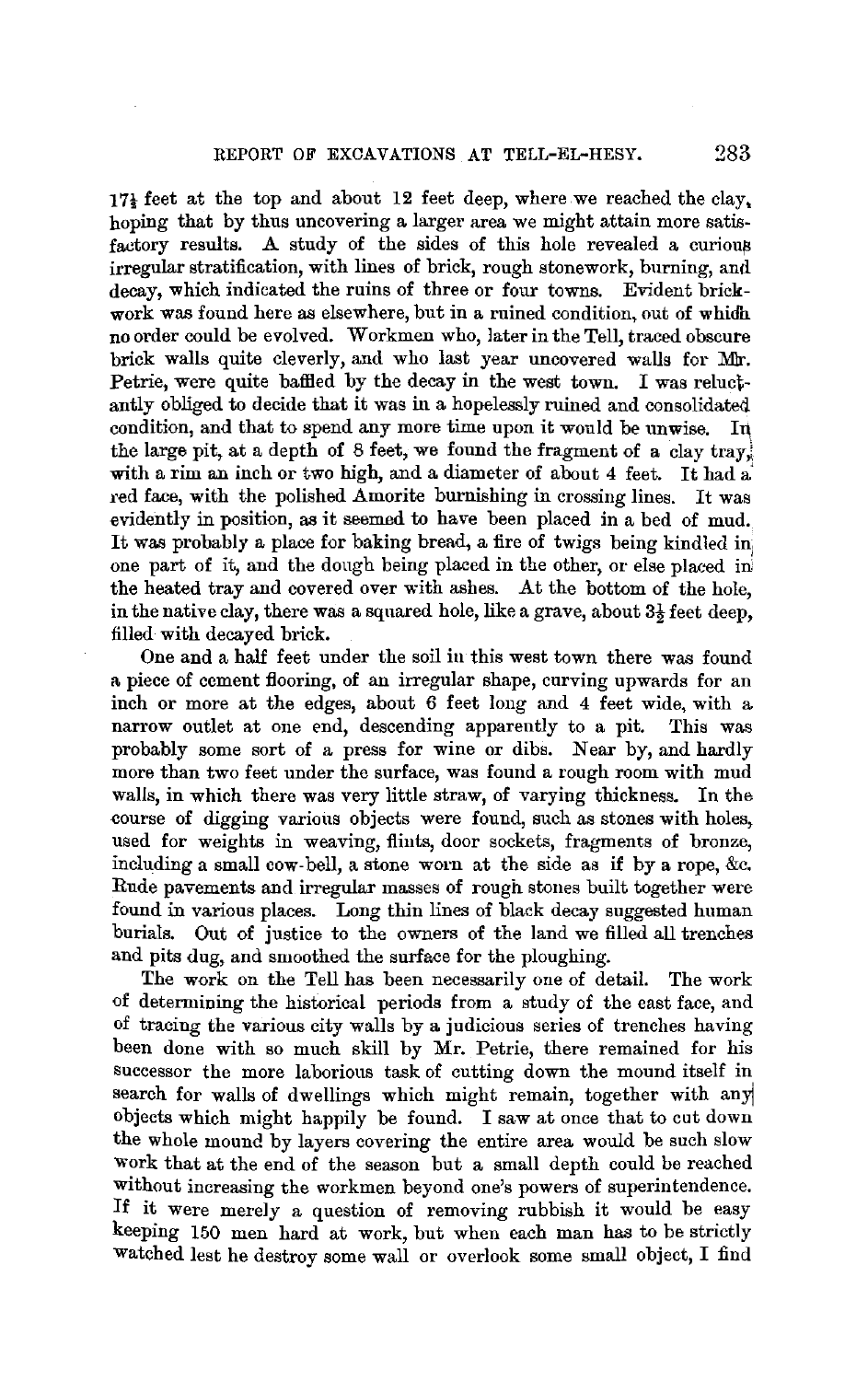35 men quite enough. Our average was under this, as we had to reduce the numbers while waiting for the tram and while laying it down, and the last two weeks the numbers were very small on account of the harvest, which finally compelled us to close the work on May 15th Thirty-five diggers means over a hundred work-people, for each man has two girls or women or boys to carry the earth to the trucks or to the side of the hill. I chose the northern half of the mound to begin on, because earth could be more easily disposed of at that end. As I wrote the Committee, my original plan was to cut down through the whole northern half, but three weeks' work determined me to further limit the area to the north-east quarter of the mound.

Beginning at the well at the centre of the east side *(see* Plate III, Mr. Petrie's " Lachish ") I drew a line to the west, and from a point on this, about 100 feet from the well, I drew another line about 120 feet long, somewhat north-west to the northern slope. Within these limits we have cut down the mound to an average depth of 12 feet 4 inches, the greatest depth (near the well) being 18½ feet.

Accordingly, in round numbers, we have thrown in seven and a half weeks down on the river bed 140,000 cubic feet of earth and stones. Our area of work is now, of course, bounded on the south and west by cliffs of our own making, while at the east we are from 7 to 18½ feet nearer the river bed than when we began. At the north we have almost reached the base of what Mr. Petrie calls Manasseh's Wall, so that following his chronology we have been working in the later Jewish periods. The accompanying tracings of Petrie's plans will give a rough idea of the section worked. I may add that from a distance the Tell now produces a strange effect, having lost so big a slice from its north-east corner. I enclose a poor photograph showing the depth of the excavations.

ln the first three or four feet of digging we found many graves, made in the rubbish of the last constructions. One grave was in perfect condition -a space hollowed out in the shape of a coffin with slabs placed across the top. It contained a skeleton, the skull being towards the east, and bracelets made of blue glass, such as are worn to-day. In connection with human bones and other supposed graves, there were bracelets of glass and of twisted brass, with anklets, precisely such as may be bought in any Arab market, beads and agates, such as the Arabs burr with their dead women. Thin glass was also found, also pipe heads, of a somewhat different shape from those in use to-day. A brass medal of the time of Abd el Hamid, notched so as to be tied under the chin, may or may not belong to the grave period, or it might have been dropped by a woman tending the crops on the hill. Another grave had not only slabs laid across it, but was partially lined with stones. This graveyard is undoubtedly Arab, and may not be more than a century or two old. I place it as far back as that as, until we covered it, its existence did not seem to be known, no objection being made to my digging there by the Arabs. The method of burial is such as obtains to-day.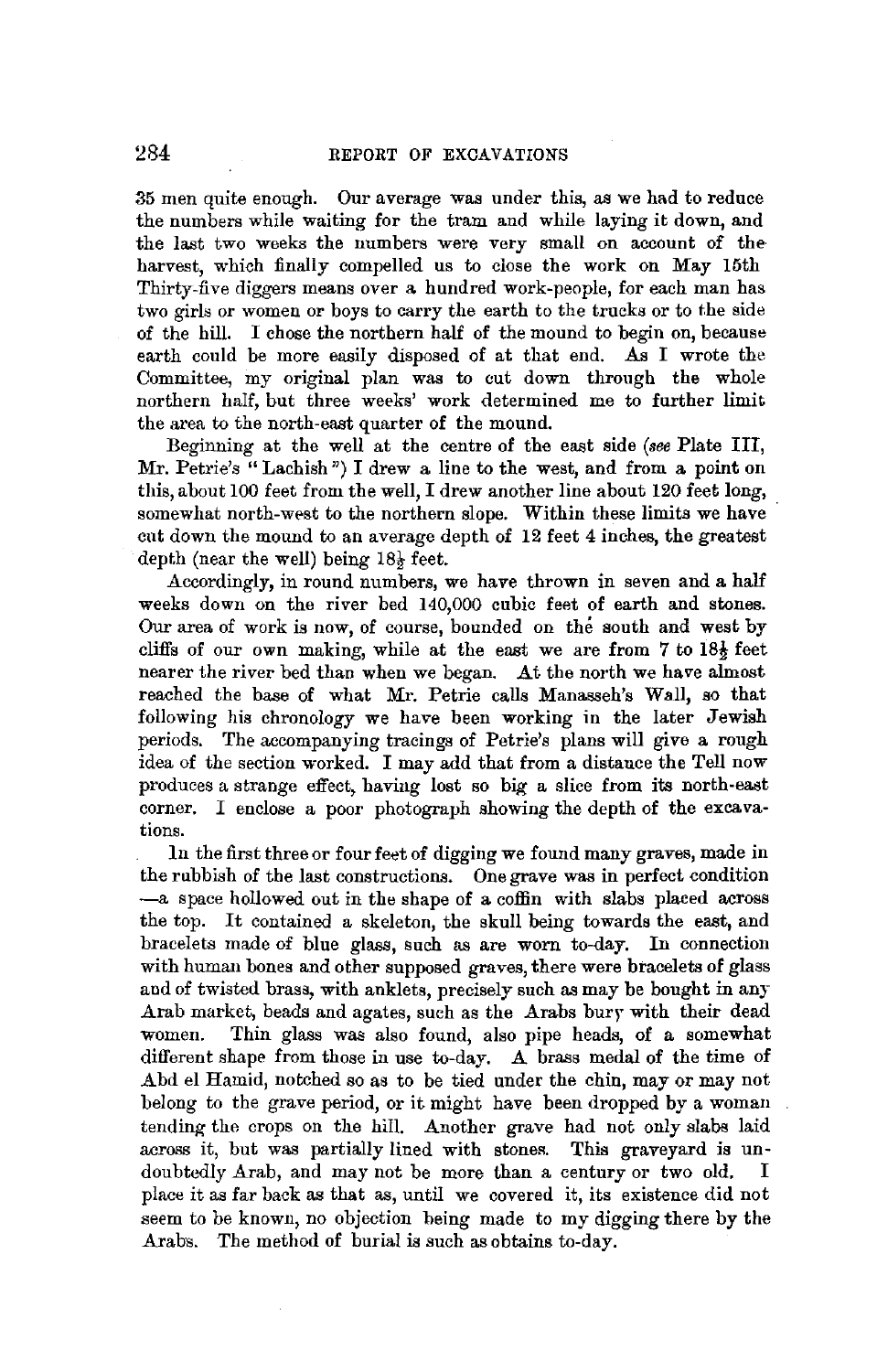These latest constructions in the rubbish of which the graves were dug were evidently very rough. We found quantities of stones from the river bed, in one or two cases built into rude walls, in others laid in rough pavements, not complete enough to plan. The remains of brick were mouldy and decayed, and very few traces of walling remained. The pottery showed a large quantity of thin, white-faced sherds of the late Phcenician or Jewish type, I should judge. One large jar was found whole, standing on its mouth upon stones, evidently thus placed.

The foundations of the first town of which any sort of a plan could be made were reached at a depth of about  $6\frac{1}{2}$  feet at the south end of the section, and at about  $3\frac{1}{2}$  feet at the north end. As the hill slopes down towards the north in a grade of l foot in 10, one would naturally expect that the bases of various towns had a similar incline. Such, however, is not the case, the north and south parts being nearly on a level-if anything, the north end being a trifle higher. Perhaps during the last period the buildings were higher and more numerous in the centre of the hill, thus producing more rubbish, and the rain scouring may have been greater towards the north. This town was in a very ruinous state, hardly worth planning, but I give a drawing to show its condition. As will be seen, the walls were the best in the north-west quarter, where a clean face was obtained and the thickness could be measured. The dimensions of one brick were  $14\frac{1}{2}$  inches by 9 by 5. The dozen tannus, or pit ovens, which were found proved that the ancient inhabitants of the Tell baked their bread in the same manner as the modern Syrians bake theirs. A pit is sunk in the floor of the house, or in a hut outside, two or three feet in depth, and is plastered with mud, which is built up for a few inches above the floor. The ground is levelled at the bottom of the pit, and salt is placed upon it before the layer of mud is plastered down. My man, Yusif, found salt in place under the mud. The tannus we found were irregularly circular, one having an average diameter of 85 centimetres, another of 80 centimetres. The sides were baked hard, showing use. I may explain that a fire is made at the bottom of the pit, and the dough, flattened out by hand, is stuck against the heated sides to bake. The first tannut we found had been repaired by potsherds where the mud sides had given way. Fragments of similar ovens had also been found in the first foot or two of soil. A small pit with a diameter of 22 inches, and with thick sides of yellow brick, may have been used for storing corn.

In one place we came across a quantity of fine red earth, such as is used to-day in colouring the mud floors and walls, which are then polished. We found several jars evidently buried with intention. Mr. Petrie suggests a connection with heathen sacrifices in the apostate Jewish times for the jar burials in what he calls the cemetery outside the town enclosure. Near one of the ovens a jar, 24 inches in height, and 44 at its largest circumference, was found lying on its side. It seems to have been filled with fine soft earth after it had been put in position, as the earth seems to have been pressed down by the hand, being lighter on top. It contained bones, a stone, a flint, and a potsherd. Near it was a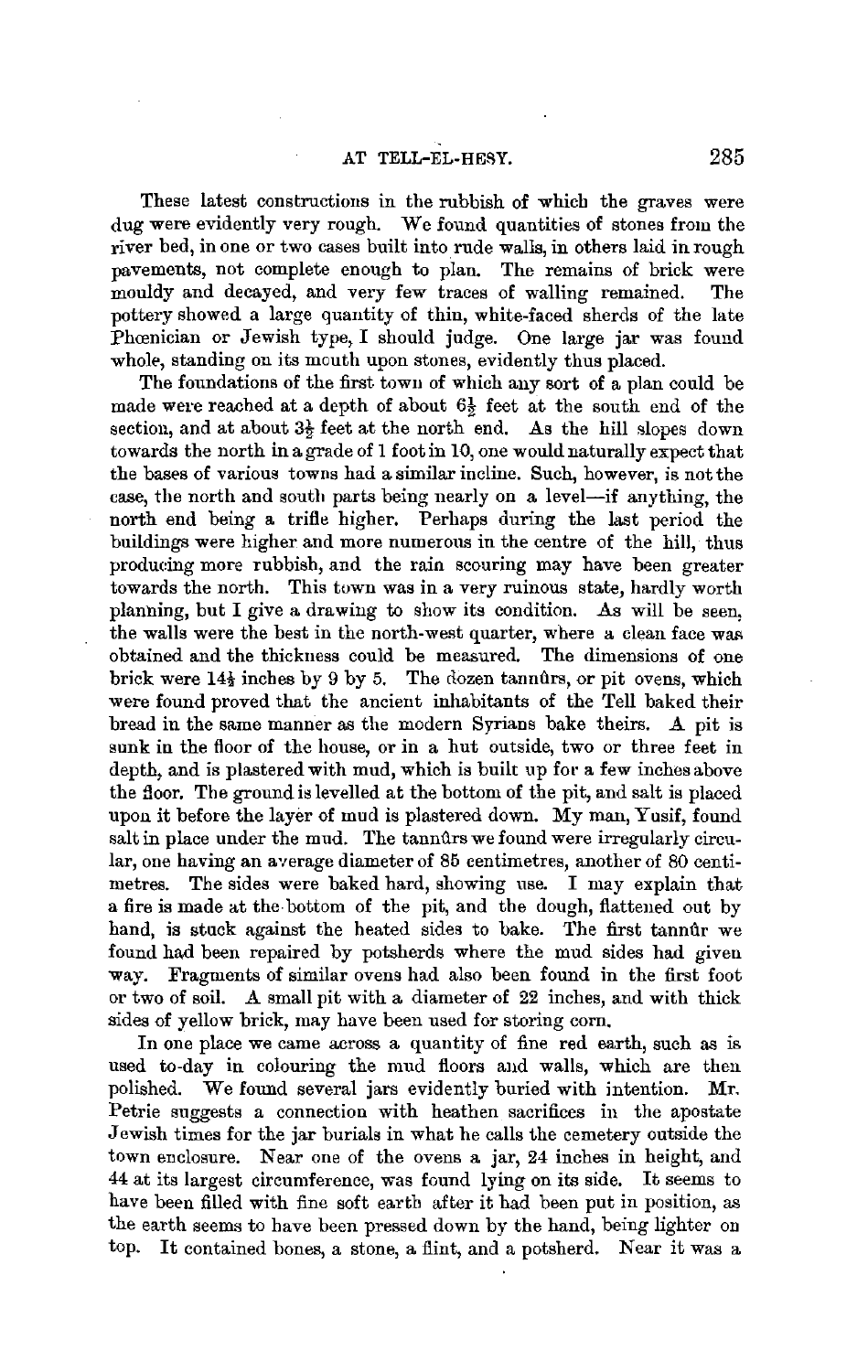long cylindrical vessel with no handles. I do not feel sure of the purpose for these jar burials. We dug for two days in the "cemetery" and found, as did Mr. Petrie, jars with flasks inside, but no bones. Ibrahim Effendi suggests that they may have been buried by the inhabitants when fleeing from an approaching enemy. The stonework in this period was all rude. only a few squared stones appeared, and these showed no clear dressing, Two stones with markings were found, of which I took a squeeze, and *give* a rough sketch.

The most characteristic pottery included the Greek drab bowls *(see No.* 222, Plate IX, Mr. Petrie's "Lachish "), the immense loop handles (Nos. 225, 226), small Jewish jars, and a thin brittle ware of purplish black, mostly in the shape of jars with full bodies, short necks, and large mouths, with two small handles reaching from the neck to the mouth. Polished Greek black and red ware was scattered through the town ; also fragments of immensely thick vessels, sloping to a point like a walking-stick, or ending in a knob. Hundreds of potsherds were turned up and Hundreds of potsherds were turned up and examined by me every day, in the unfulfilled hope of an inscription, the men having strict orders to throw nothing away.

.After planning the remains of the first town we cleared them away, and began to dig towards the foundations of the second, which we found at a depth of  $10\frac{1}{2}$  feet (from the top) at the south, and about  $5\frac{1}{2}$  at the north end. The first thing to be noticed was a curious stratification of fine clear yellow sand near the east side, covering an irregular space 17 feet by 10, on an average *6* inches deep. In some cases the sand overspread stone pavements. In one place it lay between two strata of burnt stuff. This second town had been fiercely burned, as ashes lay almost everywhere, in some places to a considerable depth. It looks as if the sand had been a heap collected for making mortar, and after the houses had been destroyed by fire and the place deserted for a time, had been blown by the wind into the wavy stratification in which we found it. .A. new feature in this town consisted in the pits dug in the rubbish.of the town below. These were irregularly circular, with diameters varying from 5 to  $9\frac{1}{2}$  feet. In some cases they had been lined with mud, which by a sharp tap of the pick could be made to fall off from the sides. Some had a fine coating of whitewash on walls and flooring. A fine thread of white in the cut made by the blow of the pick sometimes revealed this infinitely fine white coating which had remained for hundreds of years.

.A.t Bureir (six miles from the Tell), pits for storing wheat are still used as in other parts of the country, notably the Hauran, but they usually narrow towards the top to a small mouth which is closed by a stone. The pits in the hill had straight sides, 3 or 4 feet high. I think, however, that they are granaries, the narrowing upper part of their walis having been ruined down. If the original depth of the pits was 10 feet, it is possible that they have belonged to the first and not to the second town. They were usually filled with fine feathery ashes, easily distinguishable from the more conglomerate decay in which they were dug. Much broken pottery was found in them The sides of one pit showed a curious strati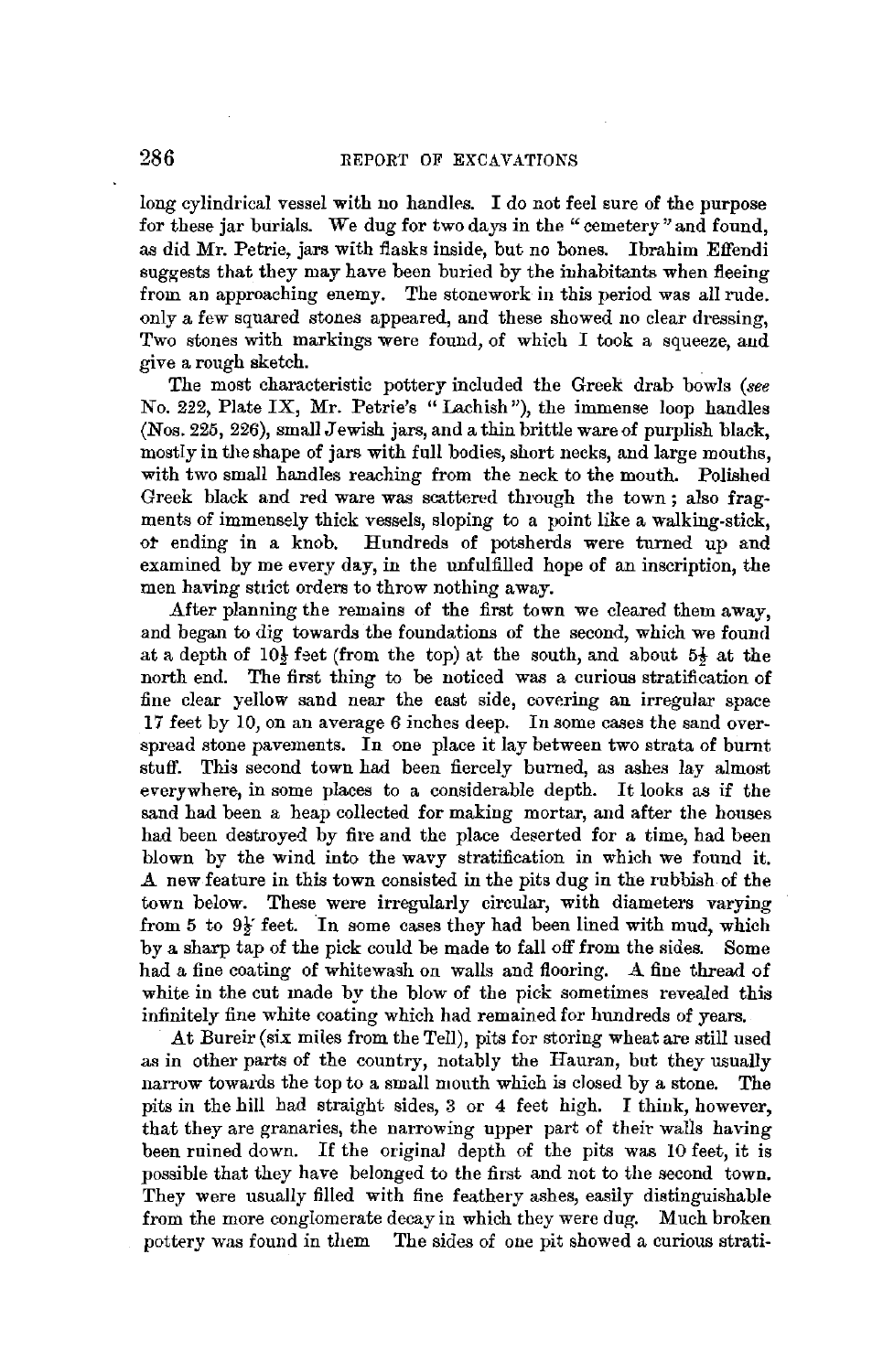AT TELL-EL-HESY. 287

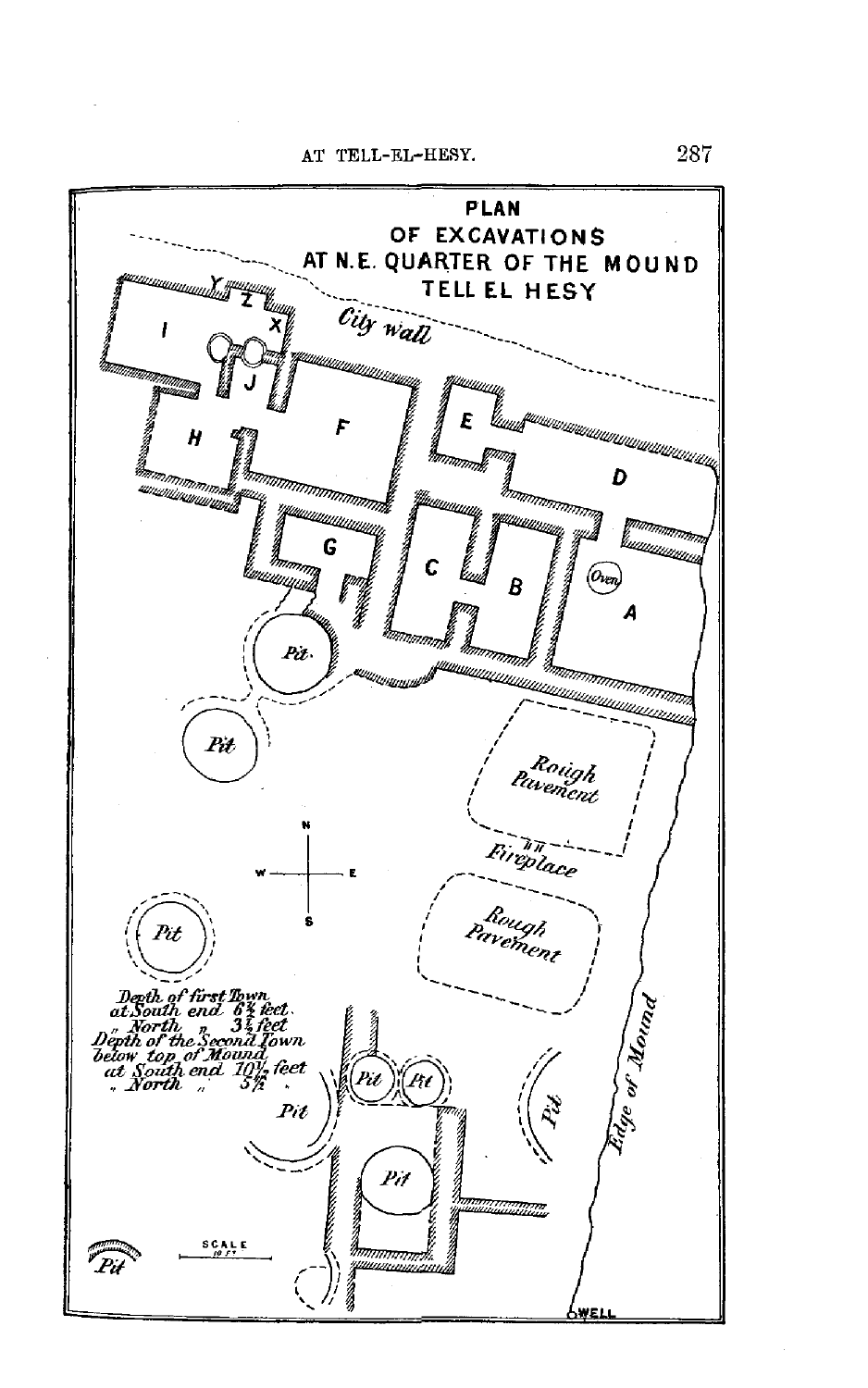fication of burning at an angle of 50°. One pit had deep rat holes in its sides. Grains of wheat and barley were found in several of them, However, that these were remains of what had been stored in the pit is not clear, as in this fiercely burned town I found a stratum of burned barley covering a space ten feet square, to a depth varying from two inches to a foot. We also found burned sesame, pulse, grape-seeds, &c. When Dr, Post has examined these I will report his opinion.

In the town above, walls in two cases gave a hint of taking a circular course, showing that similar pits were found there also. From the plan it will be seen that one pit is surrounded by walls. A curious incident in this town was a quantity of snail shells, hundreds in number, forming quite a feature in the stratification. I confess to no theory on this subject. Yusif, however, thought it confirmed the suggestions of Greek influence, as shown by the pottery, as he had heard the Greeks were fond of snails ! Several stone door sockets turned up. A ruined fireplace looked as if it might have had compartments on either side for baking. Tannûrs also . appeared.

At the north end of the town we uncovered two houses in very fair condition ; I speak of them as two, for though contiguous there seems to have been no door between them. The east wall of the room marked A on Plan is worn away by the destruction of the cliff. A brick taken from its outer built wall measured  $20 \times 10\frac{1}{2} \times 6\frac{1}{2}$  inches. The inside bricks were smaller. The bricks were plastered over with a mud coating. Room A contained au oven in the floor. The north and south walls were 3 feet thick, and west wall 2 feet 7 inches. The floor of the room marked B was 6 inches higher, and was spread over to a depth varying from 5 to 8 inches with burned barley. The brick, originally of a brown colour, containing little straw, was burned a salmon colour by the fire which had destroyed the grain stored for some winter hundred of vears gone by. Between rooms A and D, D and E, B and C, doorways were found  $2\frac{1}{2}$  to 3 feet wide. Between E and C, and E and F, the walls were 4 feet thick. Between F and H the wall was only 1 foot 8 inches thick. These houses seem to have been built against the north city wall, but in the town below we found the face of the city wall a few feet further in, *i.e.,* to the north. Still, it is possible that the city wall may have been thickened in the later town. The brickwork is much better in shape and material than that found in the modern villages of the district. In room C we found a stone about a yard long, roughly scooped out to hold water, possibly for a smith to dip the iron in. The walls of the rooms  $F, G, H$ , and I were built of a redder brick, containing more straw. H had been fiercely burned, and many fallen bricks were found, so hardened by fire that it was difficult to break them with a hammer. To the west of H we found many brick weaver's weights. Some were round, some shaped like pears or turnips, all had a punctured hole by which they could be fastened to the wooden pegs on which the skeins were wound. They varied from the size of a top to that of a large fist. I find in the weavers' places in Beirût rough stones used as weights, but no artificially rounded stones or brick weights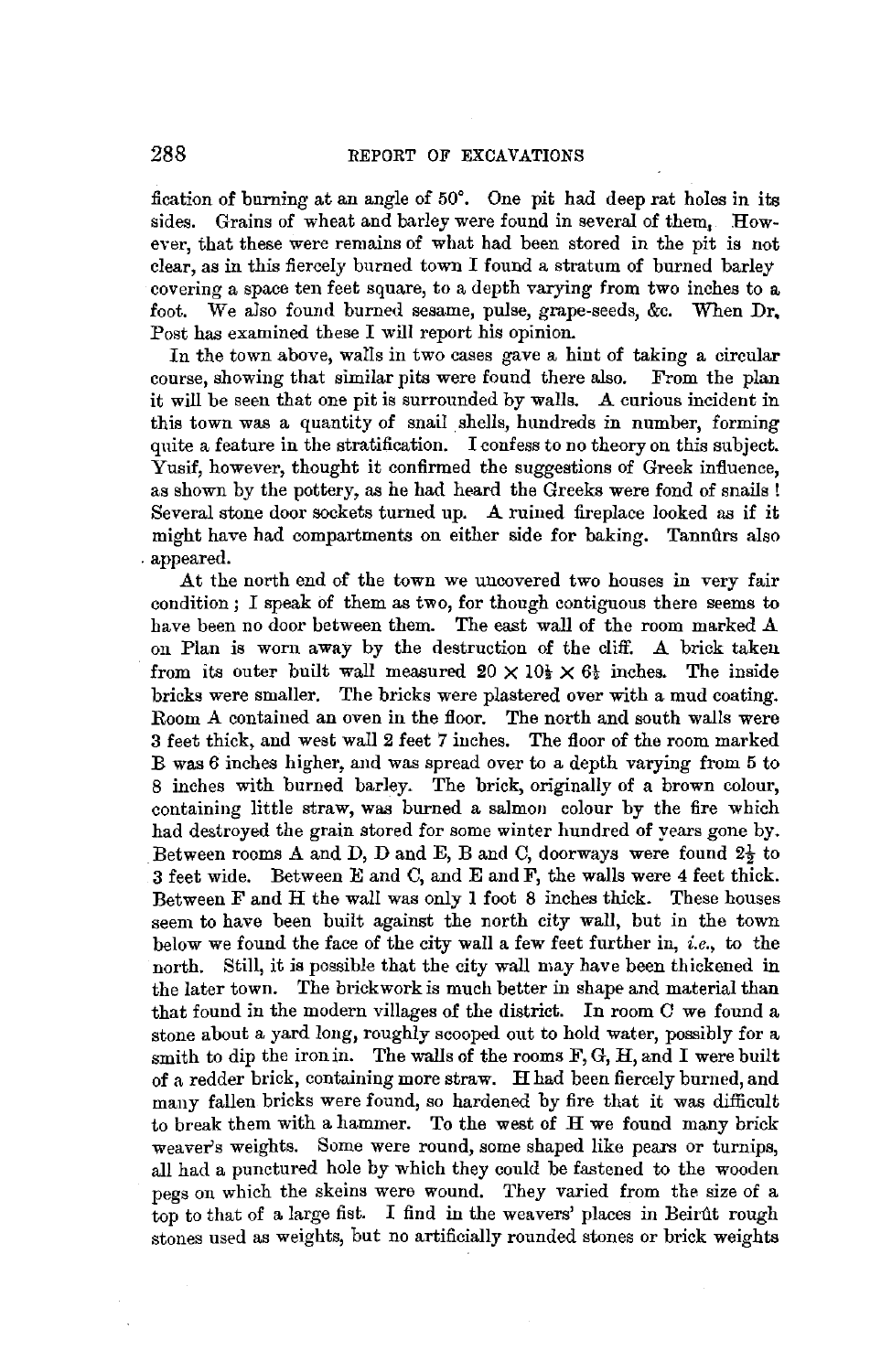as at Tell Hesy. The only objection to supposing these rounded bricks weights, is that it would take such a quantity to weigh the skeins down. In the photograph of pottery which  $\overline{I}$  send these weights may be seen. In room I there were many jars, mostly broken, some containing seeds. The pottery had a dirty, oily look ; possibly oil had been stored in this room, which may have accounted for its fierce conflagration. The recess room, which may have accounted for its fierce conflagration. (Z), in the north wall of this room, had a place like a seat, and to the left of this was a higher recess (Y) like a modern yuk, where beds may be placed in the daytime. In the walls of the recess  $(X)$  there were holes scooped out, such as are found at Malula and wherever mud houses are built for storing small objects. The walls here-were good to a height of **3** or 4 feet. J is evidently a small storeroom, with a partition which never went to the roof. At firat we supposed the round constructions to be pillars, but finally decided that they were originally hollow. evidently places for store. The western partition was of one thickness of large bricks, one which we took out whole being  $20 \times 20 \times 5$  inches. This closet was also filled with burned cereals, some of which were clinging to the mud plastering. Near the foundations of this town was found our only inscribed object, a rude lampstand with a few letters scratched across its base, but out of the centre-APHFRAP. The pottery of this second town varied little from that of the town above ; the Greek black and red polished ware was quite as plentiful, and if anything the pieces with patterns were more common. A very few pieces with Amorite characteristics turned up, such as ledge handles; also some stray fragments of the painted Phœnician ware.

After clearing away the walls of the second town we dug down for about eight feet at the south end of one section, and some four or five at the north end, nearly to the base of what Mr. Petrie calls Manasseh's wall. So consolidated was the stuff through which we had to dig, that it is difficult to say whether we were working in the debris of one or of two towns. In some places the soil was clayey and of a greenish-grey, very hard to cut through. Rooms A, B, and C, in the plan of the second town, were built on ruins of similar walls in this third period. Signs of other walls were found, but not satisfactory enough to plan. Many pits were found, usually more symmetrical than in the town above. One, with a diameter of  $9\frac{1}{2}$  feet, apparently a perfect circle, had straight sides  $3\frac{1}{2}$  feet high, and contained many potsherds. Another, with a diameter of 13 feet, seemed to have an outlet, as a line of stones led to the edge of the Tell. The stones were fallen upon each other, but from the spaces between it seemed probable there might have been a sort of drain. Against this theory was the fact that the end of the supposed drain was a trifle lower at the pit, but on the other hand it is possible that the stones here may have sunk and settled, as they were placed on light debris, while at their east end they were laid on hard brickwork. Pit ovens were found and a fireplace on which a pot might be rested. The pottery differed little from\· that above, but the deteriorated form of the Amorite burnishing was rather more common, and some new shapes appeared. The Greek pottery